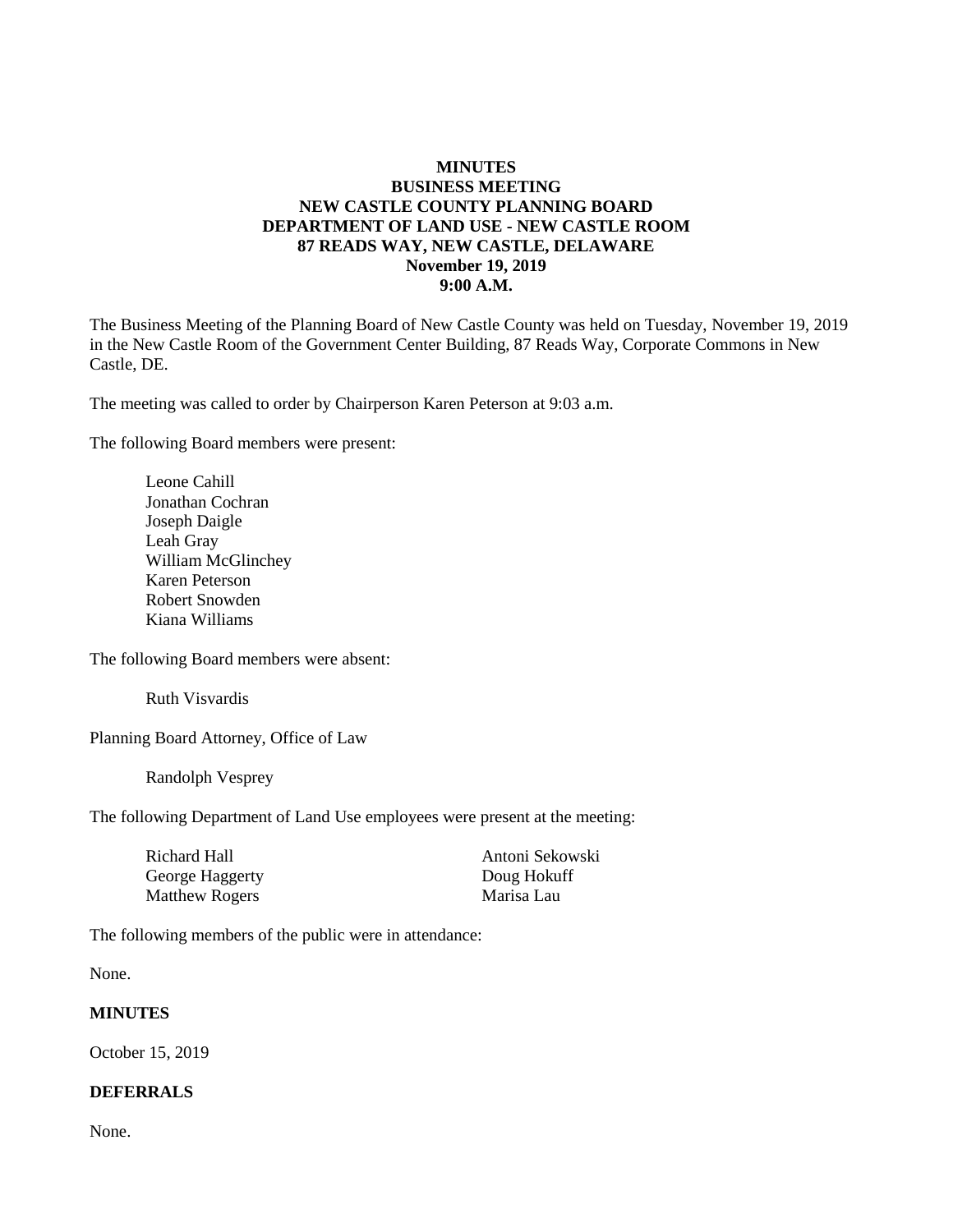#### **BUSINESS**

**App. 2018-0581-S/Z & App. 2019-0596-SV** East Side of N. Old Baltimore Pike, directly across from Browns Lane. Exploratory Major Subdivision Plan, Rezoning, PLUS review and Subdivision Variances for **Eagle Hunt** proposes to rezone 13.95 acres from Neighborhood Conservation (NC-21) to Suburban Transition (ST) to construct a 24-lot single family attached dwelling development on a cul-de-sac longer than 300' in total length (Section 40.20.230.J.1), having an average number of lots served by it greater than is sixteen (16) (Section 40.26.330). Ord.19-009 will rezone 13.95 acres from Conservation (NC-21) to Suburban Transition (ST). NC21 Zoning. CD 1. White Clay Creek Hundred (T.P. 09-030.00-110)

The Department has considered the *Standards for Zoning Map Amendment* in Section 40.31.410, A through E, the proposed plan, and comments received from agencies and the public. Based on this analysis the Department is of the opinion that the standards are met by this proposal. The Department recommends **CONDITIONAL APPROVAL** of Ordinance 19-009 subject to the following conditions:

- 1. The new dwelling units shall be generally consistent with the architectural renderings submitted at the October 1, 2019 public hearing by the Applicant, as determined by the Department.
- 2. The bufferyard opacity levels along Old Baltimore Pike shall be generally consistent with the architectural renderings submitted on October 31, 2019 by the Applicant, as determined by the Department.
- 3. Each unit shall provide a tapered driveway in general conformance with parking location standards in Article 25 of the UDC, as determined by the Department.

At a business meeting held on November 19, 2019, the Planning Board considered the recommendation presented by the Department of Land Use. The Planning Board voted on a motion by Ms. Cahill, seconded by Mr. McGlinchey, to recommend **CONDITIONAL APPROVAL** of Ordinance 19-009 with the conditions as stated by the Department. The motion was **DEFEATED** by a **VOTE of 4-4-0-1** (Yes: Cahill, Cochran, McGlinchey, Williams; No: Daigle, Gray, Snowden, Peterson; Abstain: None; Absent: Visvardis).

The Department has reviewed the appropriate UDC standards and the technical evaluation of the Engineering Section. The Department of Land Use recommends **CONDITIONAL APPROVAL** of the variance requested in Application 2019-0596-SV subject to the following:

1. Applicant shall continue to coordinate with Christiana Community Center to preserve their current point of access from Patterson Lane or another acceptable point.

At a business meeting held on November 19, 2019, the Planning Board considered the recommendation presented by the Department of Land Use. The Planning Board voted on a motion by Ms. Williams, seconded by Mr. Daigle, to grant **CONDITIONAL APPROVAL** of Application 2019-0596-SV with the condition as stated by the Department. The motion was **DEFEATED** by a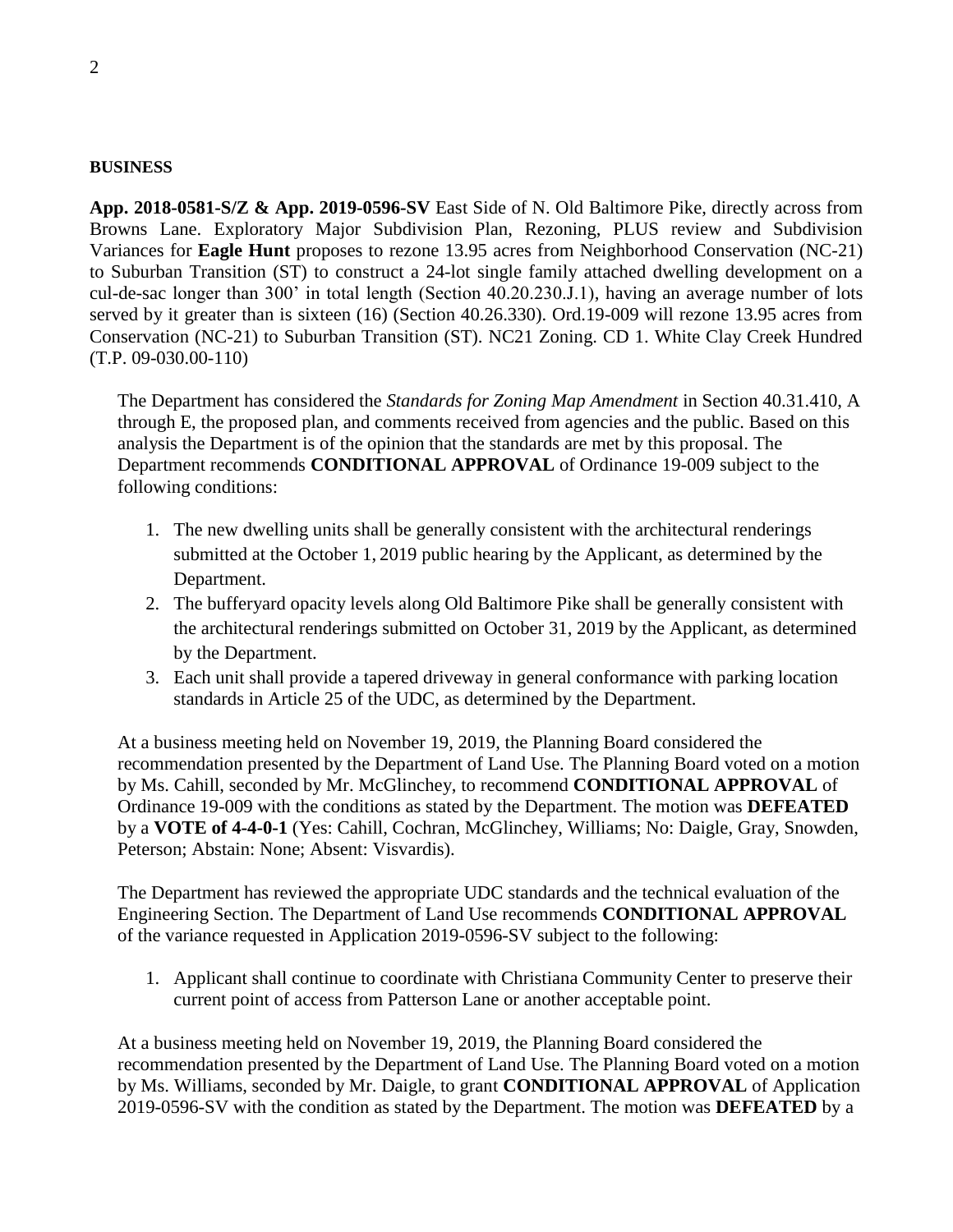**VOTE of 4-4-0-1** (Yes: Cahill, Cochran, McGlinchey, Williams; No: Daigle, Gray, Snowden, Peterson; Abstain: None; Absent: Visvardis).

In discussion preceding the vote the following comments were offered by the Board:

The Board Chair had several questions. Ms. Peterson asked the Department to clarify the number of homes that could be built on the parcel under the current zoning of NC21. Ms. Lau responded that the applicant had stated 8-10 homes could be built at the public hearing. Matt Rogers, Planner, confirmed that the site would accommodate 8-10 homes.

Ms. Peterson then asked for a better explanation of the application standards. Reading from Section 40.31.452 of the Unified Development Code, Ms. Peterson stated that "all of the following standards [in the section]" needed to be met in order to approve a variance from subdivision standards. The Department had stated in the recommendation that the application does not meet standard A1: "There is a practical hardship for the development of the site if the development must adhere to the standard" for cul-de-sacs in the code; yet, the Department had recommended conditional approval of the variance.

In the discussion that followed, Department members and Board members noted that subdivision variances have had to meet standards A1, A2, A3, or A4; as well as B, C, D, and E in the past. Mr. Rogers stated that the Office of Law had determined this to be the original intent of the section. In response to Ms. Peterson's question, he added that he was not aware of any written interpretations or decisions. He also noted that the Board could determine that the plan met any of standards A1-4 in their application decision, regardless of which of these the Department deemed had been met in their recommendation. Mr. McGlinchey noted that to satisfy the condition for standard A, only one of standards A1, A2, A3, or A4 needed to be met. Mr. Snowden concurred, adding that the punctuation read "A1…; A2…; A3…; or A4" in this section.

Ms. Cahill inquired about the condition in the Department recommendation for the subdivision variance, which stated that the "Applicant shall continue to coordinate with Christiana Community Center to preserve their current point of access from Patterson Lane or another acceptable point." Ms. Lau replied that the access point would be a joint decision made before the record plan could be approved by the Department and DelDOT. The proposed access point as shown on the exploratory plan is subject to change, pending an agreement on its location by the applicant and the Center. Antoni Sekowski, Planning Manager, added that DelDOT is requiring the existing entrance off Old Baltimore Pike be removed, and a new entrance to be constructed. The new cul-de-sac street will have a connection to the private road (Patterson Lane) from which the driveway for the Center takes access. He added that the Department believes the Center can retain its existing driveway. In response to a follow up question from Ms. Cahill, he added that the Center already had access to Patterson Lane through an easement, and a new agreement would not be required by the County.

Mr. Snowden stated his reasons for opposing the motion to approve the rezoning application. He noted that a number of project applications that had come before the Board lately contained a substantial tract of protected resources with development restrictions. The net density cited in the Department recommendation (1.86 du/acre) is a false indicator of the project density, since the proposed development area is much smaller than the total parcel area of 14 acres. Protected resources being subject to development restrictions cannot constitute any type of hardship. Lastly, he reiterated his point made at the public hearing that the proposed townhomes are not consistent with the historic character of the Christiana historic district, in his opinion.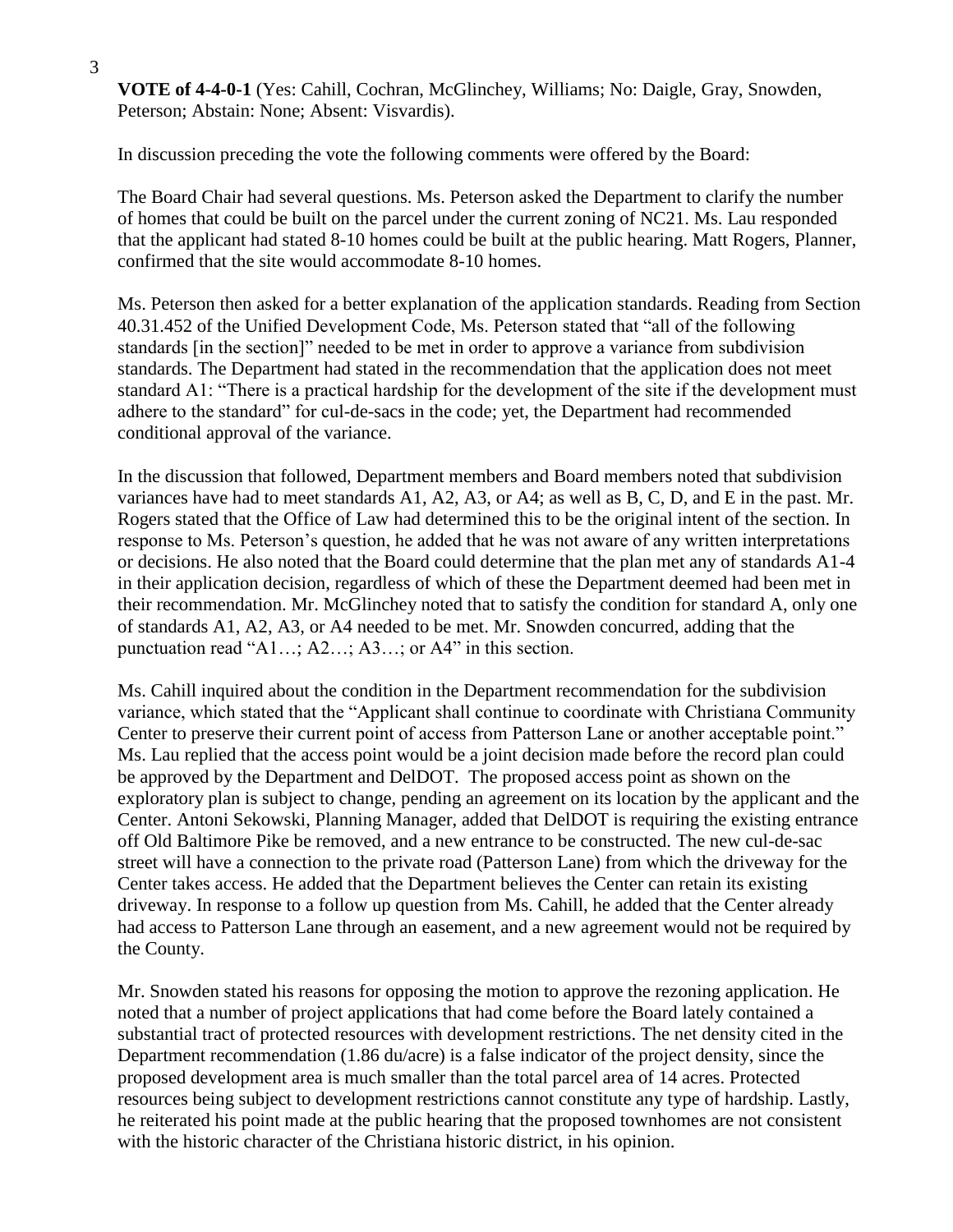Ms. Peterson agreed with Mr. Snowden that the subdivision did not fit with the character of the surrounding area. The only structures in the immediate vicinity of the subject parcel are single family detached dwellings. The higher density projects cited in the recommendation are located on the outskirts of Christiana Village, or are not in the village such as Christiana Mall. The level of intensity and scale of the proposed development are not compatible with the existing neighborhood. As she expressed at the hearing, she also has concerns about the impact of the proposed development on infrastructure in the area, particularly the drainage system. Lastly, the protected resources on the parcel are not a hardship for the applicant as was stated at the hearing, and do not justify this request for relief from the standards for cul-de-sacs in Section 40.31.452 of the UDC.

Mr. McGlinchey stated that the formula used to calculate density is prescribed by the Unified Development Code. The Department confirmed that gross density and net density had been calculated for the site using the correct formula. Mr. Sekowski added that the site capacity calculations submitted by the applicant had been reviewed against ST zoning standards.

Ms. Gray clarified that the density would be much higher if calculated based on the number of proposed units (24) and proposed development area (3.81 acres).

Mr. McGlinchey asked about the reference to transit lines in the recommendation. Ms. Lau responded that improvements would be made to the bus stop in front of the new subdivision including a pull off lane for public and school buses. He noted that access to public transit was appropriate for Suburban Transition zoning districts.

Mr. Cochran, Mr. Daigle, and Ms. Gray confirmed that they had read the hearing transcript. Mr. McGlinchey clarified that the Board would vote on a decision on App. 2019-0596-SV, although the applicant could decide to appeal the decision to County Council.

Regarding App. 2019-0596-SV, the following comments were made:

Mr. Snowden stated that regardless of his vote for the rezoning application, he opposed this application because the proposed project did not utilize good planning principles and the County has a proliferation of long cul-de-sacs.

- Ms. Peterson stated that her reasons for opposing the application were the same as she previously stated.

- Ms. Gray stated that she opposed the application because of safety issues related to such a high density in a relatively small area. She asked for documentation that the proposed plan would not negatively impact the provision of emergency services or otherwise affect safety issues.

**App. 2019-0538 -T**. Text amendment to amend Chapter 40, Article 22 ("Drainage, Utilities, Septic Systems, Parking, Loading, And Lighting") regarding the subdivision of land zoned Suburban (S) and Suburban Reserve (SR) with on-site wastewater treatment (septic) systems. **Ord. 19-078 is a text amendment to amend Article 22 of the Unified Development Code to regarding the subdivision of land in the Suburban (S) and Suburban Reserve (SR) zoning districts with on-site wastewater treatment (septic) systems.**

The Department of Land Use has considered the Standards for Text Amendment in Section 40.31.420 of the *New Castle County Code* and comments received from other agencies and the public. Based on this analysis, the Department recommends **CONDITIONAL APPROVAL** of Ordinance No. 19-078, to explicitly state that that the limitations on subdividing parcels with onsite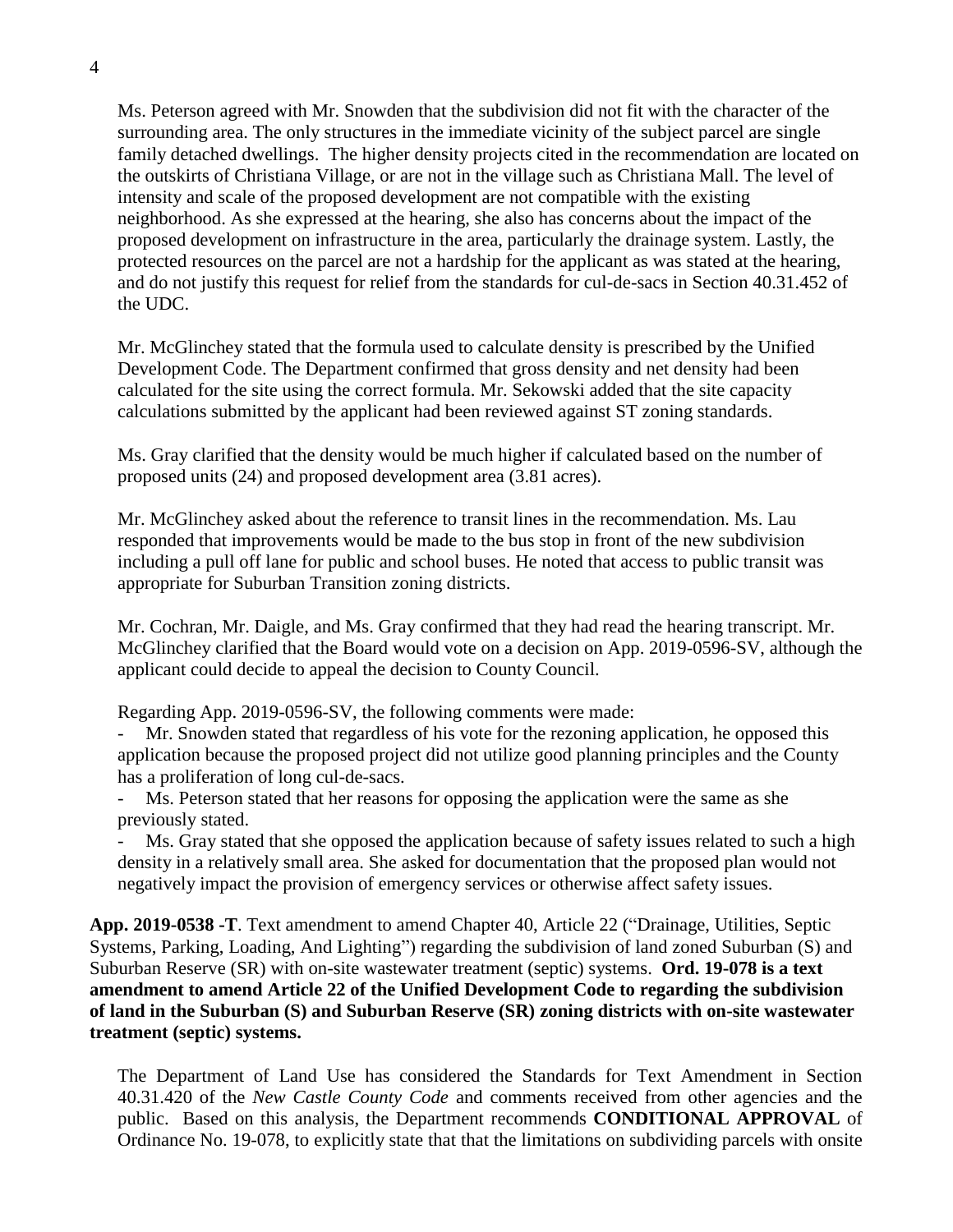wastewater management systems do not apply to development rights that can be transferred from the subject parcel.

At a public meeting held on November 19, 2019, the Planning Board considered the Department of Land Use recommendation. The Planning Board voted on a motion by Ms. Gray and seconded by Mr. Daigle, to recommend **CONDITIONAL APPROVAL** of Ordinance No. 19-078 subject to the conditions made by the Department of Land Use by a **VOTE of 5-2-1-0-1** (YES: Cochran, Daigle, Gray, Snowden, Williams; NO: McGlinchey, Peterson; Recused: Cahill; ABSTAIN: none; ABSENT: Visvardis)

In discussion preceding the vote the Board members offered the following comments:

Ms. Gray asked the Department to further explain the explain the transfer of development rights provisions in the proposed ordinance. Richard Hall, General Manager for the Department of Land Use explained that while the ordinance would only permit minor subdivisions on septic, the development rights a property owner had prior to the ordinance could be sold and transferred to areas where there is sewer infrastructure. Ms. Peterson asked if transferring development rights could increase the permitted density on the receiving parcel. Mr. Hall stated that transferring development rights could increase in density, noting that this is a possibility today permitted by the UDC. Ms. Peterson voiced concern that the receiving parcel doesn't have to be in the vicinity of the sending parcel. Matthew Rogers, Planner for the Department of Land Use, explained that both parcels in a TRD have to be located in the same planning district. Mr. McGlinchey stated transferring development rights has rarely occurred in the county. Mr. Hall explained that current zoning regulations don't adequately incentivize the TDRs. He also stated that the *Southern New Castle County Master Plan* examines possible changes to the UDC, including the establishment of a TDR bank to facilitate TDRs.

Ms. Peterson discussed the potential for an unsewered lot could transfer enough development rights to double the capacity of the receiving lot. Mr. Hall and Mr. Rogers explained that the TDR process is complicated by protected resources and geometry of the site, noting that, its not always a simple one-to-one transfer. Mr. Hall reiterated that such a transfer is currently an available option in the UDC. Mr. McGlinchey spoke to other opportunities for developers to increase permitted density. Mr. Rogers stated that there are density bonuses in the UDC for age restricted developments and for the inclusion of moderately priced dwelling units. Mr. McGlinchey, voiced support for TDRs and stating that over time they may become a more prevalent land use tool.

Ms. Gray asked the Department to discuss future sewer service in the East and West Wing. Mr. Hall stated that the County is evaluating extending sewer infrastructure into a portion of the West Wing. He also explained that development is not necessarily imminent across the entirety of the East and West Wings based on projected household growth and existing unbuilt residential lot supply, noting that there is currently adequate supply in southern New Castle County for projected growth over the next 30 years.

Ms. Peterson inquired about the potential for municipalities to annex adjacent land and develop on septic. Mr. Hall explained that there is a process for annexation through State Planning, and that annexations must be in their Comprehensive Plan. He also stated that the County has been reaching out to better coordinate planning efforts. Mr. Hall discussed the fact that further the land surrounding municipalities in southern New Castle County is primarily zoned Suburban Reserve (SR), having a minimum lot size of 5 acres and that current development limitations haven't historically driven annexations. Ms. Peterson asked if there were any parcels in northern New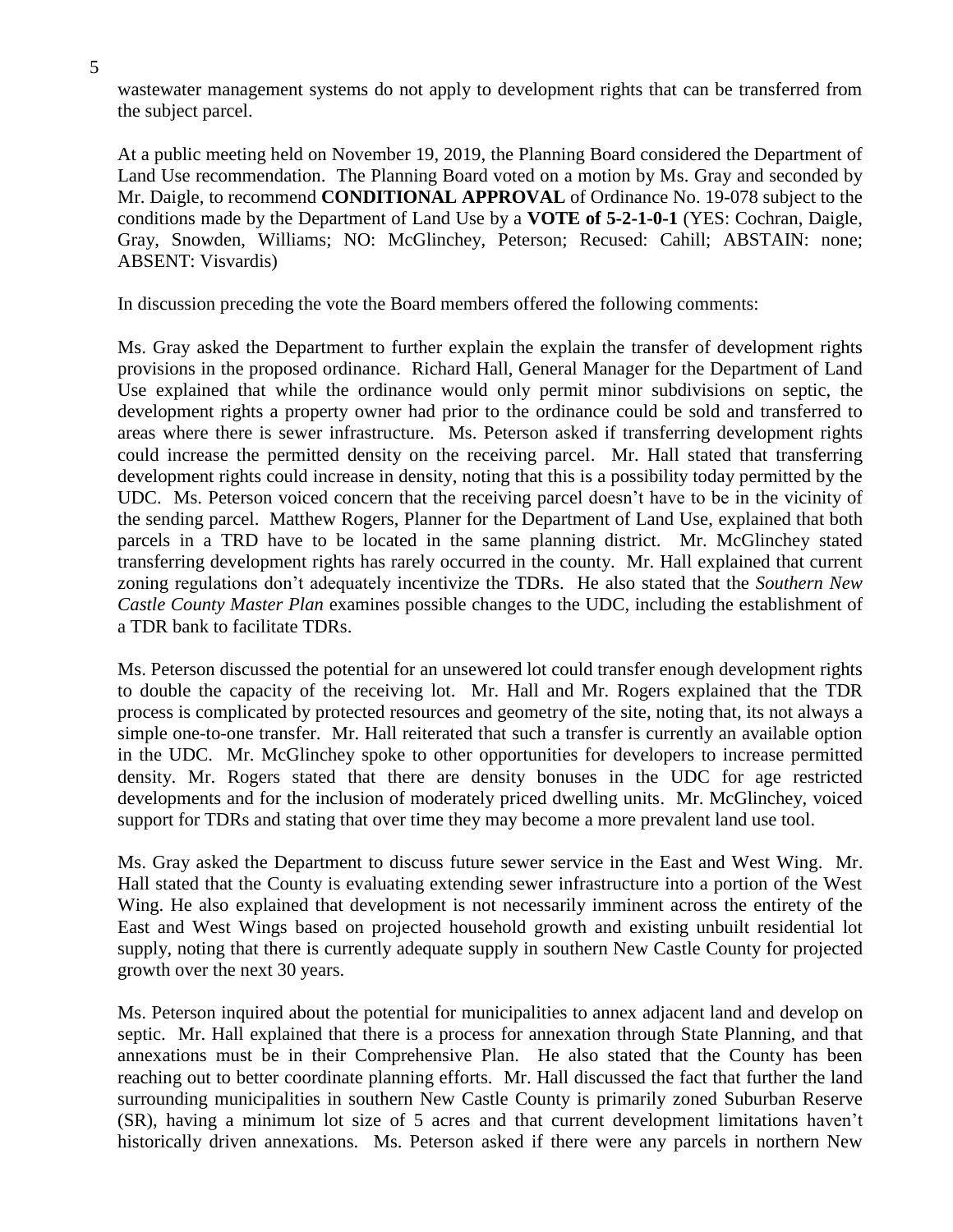Castle County that would be affected by the ordinance. Mr. Hall stated that, while there are some unsewered parcels zoned S & SR north of the canal, most are parkland, built or unbuildable.

Ms. Gray, inquired about notification for the current Ordinance, and if there should have been an additional hearing for affected farmers. Mr. Hall explained that the moratorium has been in place for over a year and that there have been 5 public meetings for the *Southern New Castle County Master Plan* over the last year. He further explained that the Ordinance had been properly noticed and adhered to the process for a text amendment in the UDC.

Mr. McGlinchey asked about the status of the 900 pending lots on septic. Mr. Hall explained that some of the developments have been approved, some may evaluate the potential to develop on sewer and the remaining others would be limited to minor subdivisions. Mr. Hall stated that, should the moratorium expire, and a suitable ordinance not be adopted, the Department would receive development plans shortly thereafter. Mr. McGlinchey asked if there is a reason that the Department has seen an increased interest in developing on septic? Mr. Hall stated that likely contributors are the construction of US 301, and the popularity of the Appoquinimink school district. He also discussed that the development of the Core, while not complete, has led developers to look to the West Wing.

Mr. McGlinchey stated that while he supports the goal of the Ordinance, he struggles with a 10 acre and 200-acre parcel of land having the same development rights. Mr. Hall explained that the Ordinance promotes preservation of the bigger landscapes, and that a similar approach was successfully implemented in Maryland in 2012. Ms. Peterson stated that Councilman Carter took exception to the comparison of Delaware to Maryland. Mr. Snowden commented on development patterns in Sussex County and the potential risk of septic failure in future years and stating that the Ordinance might help avert "an immense problem."

Ms. Gray, asked why there were no proposed provisions for inspections or maintenance on existing systems? Mr. Hall stated that the Ordinance intends to minimize the impact of future developments, while agreeing that the County should do a better job with what is in the ground today. He further explained that to accomplish this, the County would need participate in a process that it has historically not been involved with. He also spoke to potential preemption issues regarding the State Code.

Ms. Peterson provided the following rationale for disagreeing with the Department's recommendation, consistent with Planning Board Bylaws:

I agree that proceeding with business as usual would result in detrimental impacts to the environment. So we need to do something, and the question is what? The County has put forth a proposal described by some as one size fits all, that would restrict the size of subdivisions on septic to 5 lots. Subdivisions with more than 5 lots would have to be sewered by public sewer. So, whether you have 5 acres to be developed or 500 acres you get 5 lots on septic and that's it. Some have described it this proposal as a downzoning. Obviously, it is not a down zoning in a legal sense of the term. Nobody is proposing to change the zoning classifications, but I can see how property owners would view it as a de facto downzoning in that it drastically affects their development potential. I have struggled with this proposal because I believe that we need to do something, but I'm not sure what that something is. I've come to the conclusion though that whatever we do should be based on solid scientific evidence. This proposal, in my opinion does not do that. It does not consider site specific factors such as soil type, the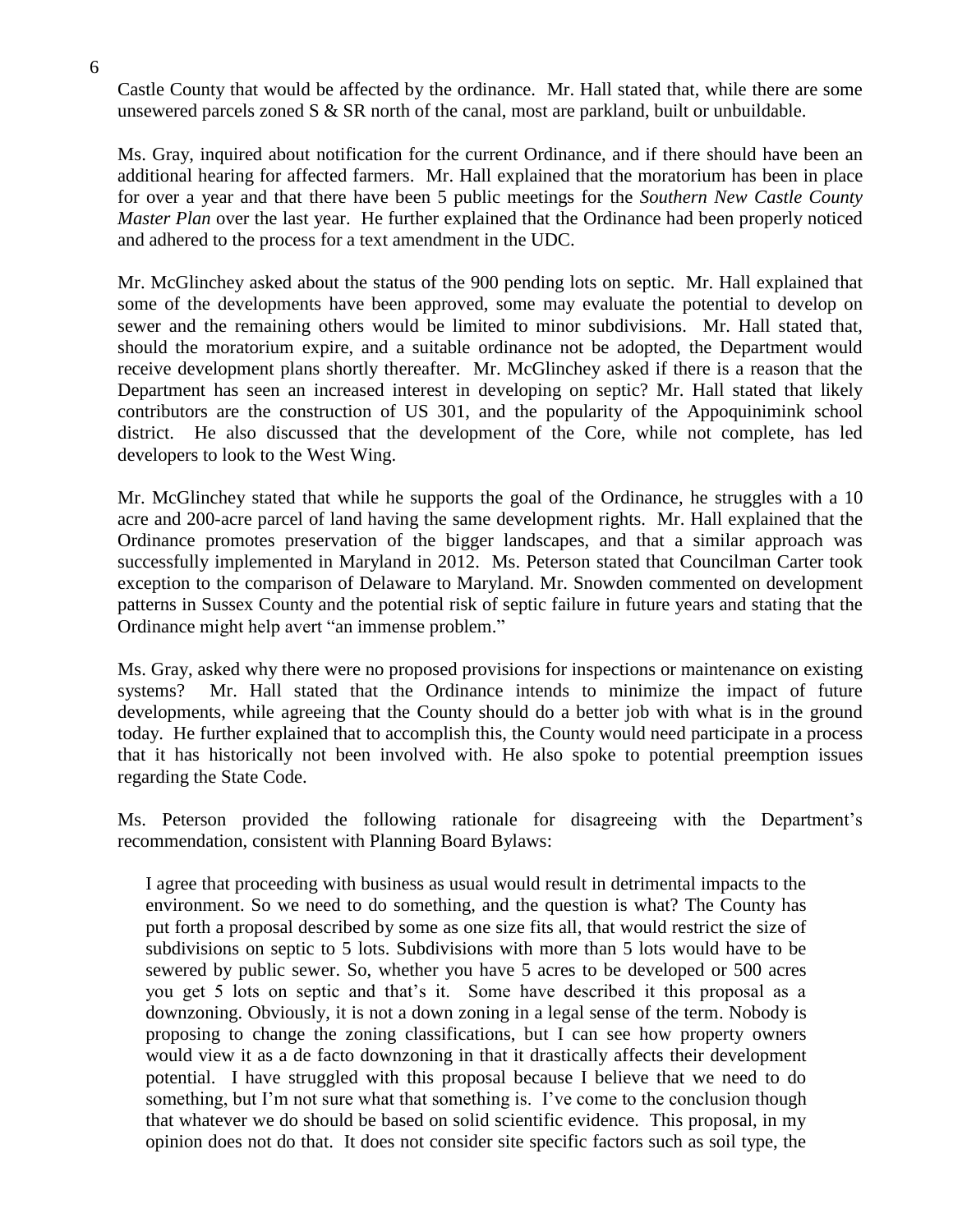water table and ground topography. It simply throws a blanket ban on septic systems over a large area of southern New Castle County without regard as to whether or not septic systems would be harmful in each and every case, whether its 5 lots or 500 lots. Certainly, septic on 5 lots could be very damaging to the aquifer, but we are not even talking about those, they get a pass. For that reason, I cannot support this proposal, unless a sunset provision is added which in effect would continue the moratorium until the *Southern New Castle County Master Plan* is completed and this issue is considered as part of that. I support the moratorium, I would support a continuation of the moratorium, but I can't agree that we just throw this blanket ban over large portions of County without considering whether or not there is actual harm.

Ms. Williams spoke to importance of balancing land rights with the safety of water, land use and growth. She asked about the potential for extending the current moratorium. Mr. Hall stated that while the moratorium could be extended, the underlying issues and conditions would not change. He discussed the University of Delaware (UD) and Duffield Associates studies comparing pollution levels of onsite waste water management facilities and offsite sewer treatment.

Ms. Peterson stated that a parcel based scientific approach should be implemented. She also commented that Councilman Carter has critiqued the scientific validity of the University of Delaware (UD) and Duffield Associates studies. She also asked if a comparison of agricultural operations and septic development had been examined. Mr. Hall stated that soil types and agricultural uses were evaluated in the UD report. Mr. Hall stated soil types haven't deterred development on septic. He also explained that septic development not only impacted water resources but additionally resulted in sprawl.

Ms. Peterson spoke to an inequity between large and small lot owners developing on septic, stating that some farmers held property as an investment. Mr. Cochran and Mr. Daigle stated that the proposed limitations would incentivize developers working with the County to extend sewer service to their property. Mr. Hall explained that the County is only looking to bring sewer to certain areas. Mr. Cochran asked about the rationale for limiting the parcels that will not receive sewer to 5 lots. Mr. Hall stated that the reason for the limitation is to prevent large subdivisions on septic.

George Haggerty, Assistant General Manager for the Department of Land Use stated that if the conversation is solely based on equity, no progress would be made. He further explained that managing growth in an orderly systematic inherently results in some inequities and that you can't preserve and encourage farming while incentivizing residential development on agricultural land. Mr. Haggerty stated that over the last 20 years, he witnessed the initial efforts to provide sewer as a means for directing growth to the Core area. He stated that that was effective until the sewered area began to be built out and the school system improved, resulting in significant increases to lot premiums thus offsetting the reduced site yield for septic subdivisions.

Mr. Haggerty said that the County is faced with monumental change forcing it to examine whether its more prudent to "kick the can down the road" or adopt the proposed ordinance which "hits the pause button." He stated that there is nothing preventing the County from re-evaluating the provisions in the future. He explained that the County had the University of Delaware (Jerry Kauffman) and Duffield (conducted by the former Secretary of DNREC) conduct scientific studies, and that "we should let the studies speak for themselves." He also explained that that while individual onsite evaluation is required by DNREC, they permit property owners to divide a parcel up to 99 lots on septic. He also addressed Mr. Cochran's question regarding expansion of sewer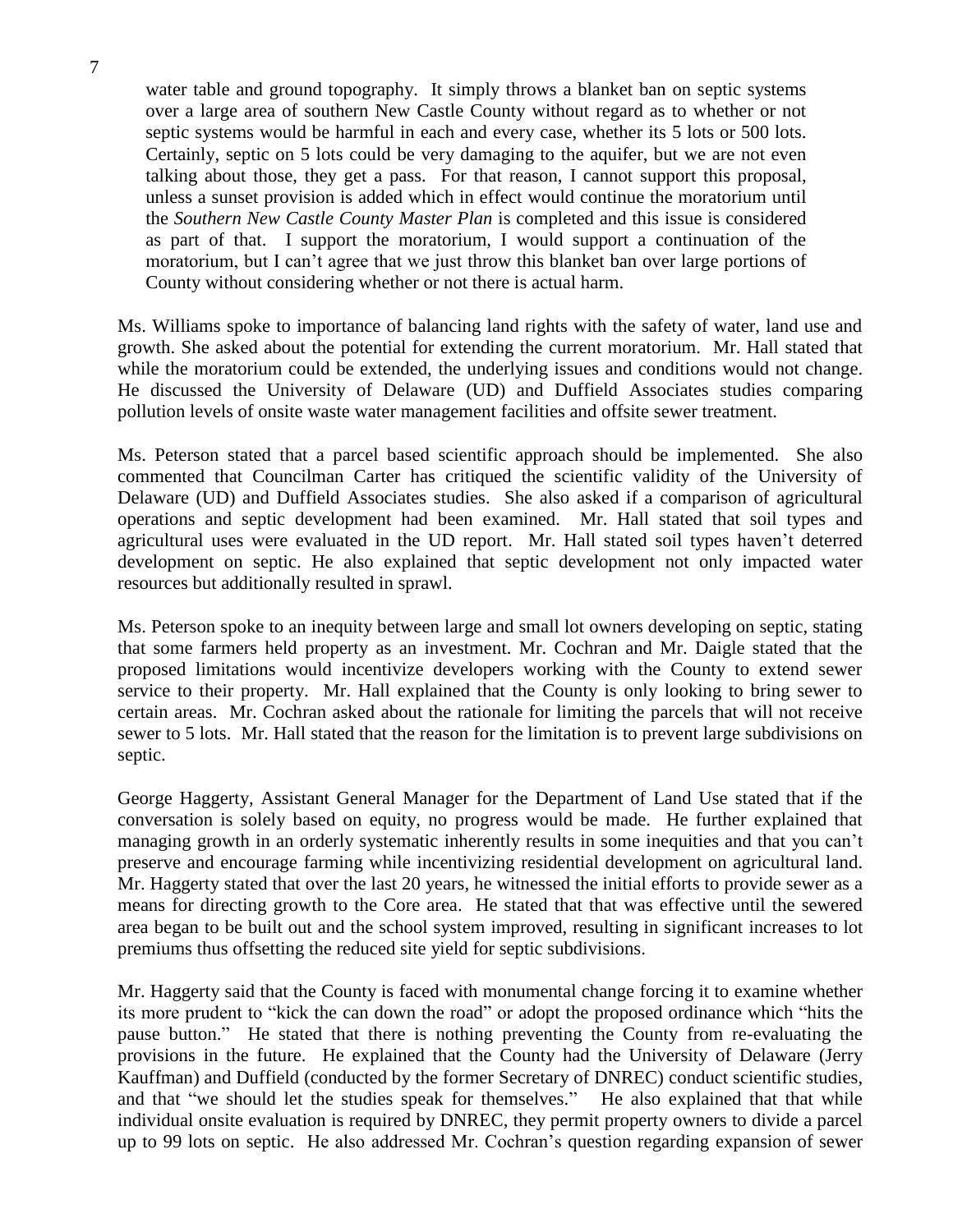stating that service would be extended, however it must be expanded in a responsible manner, taking into account emergency management, firefighting, school and transportation infrastructure. Ms. Peterson explained that her concern regarding inequity is a comparison of "acre to acre as opposed to dollars and cents."

Referring to the What's Left Map n the Department's recommendation, Mr. Snowden stated that when looking at the land south of Middletown, based on the development history in the area, and that the current minimum lot size is 5 acres (SR), the ordinance would have a limited impact on that area.

He also stated that while some inequity might occur, the County is evaluating sewer service north of Middletown, reducing the impact. Ms. Peterson asked if the County planned on extending sewer to both wings. Mr. Hall explained that it wouldn't be feasible financially and environmentally to fully sewer both wings and that the draft *Southern New Castle County Master Plan* has evaluated sewer expansion to the Upper West Wing and very limited expansion into the East Wing. Mr. hall explained that the Upper West Wing has a number of fully built out subdivisions on septic.

Ms. Williams, voiced concern that land owners used potential development rights to get loans. Mr. Hall explained that appraisals for loans evaluate a number of factors including development rights, market as well as what the land is worth as an agricultural use. Mr. Hall also stated that even land encumbered by agricultural easements sell at a high rate.

Mr. McGlinchey asked if it is more expensive to install a septic system as opposed to sewer. Mr. Hall said generally it is more expensive develop on sewer due to infrastructure expansion. Mr. McGlinchey asked if it wasn't possible to financially disincentivize development on septic. Mr. Haggerty explained that previously the UDC had higher standards than DNREC for septic lots. The result was that land owners would receive Subdivision Variances from the Planning Board based on DNREC's approval letter, based on them being the permitting agency.

Ms. Gray stated that the condition proposed by the Department to preserve transferable development rights was critical in her support for the Ordinance and inquired as to the process for determining transferable rights. Mr. Hall explained that they based on development capacity calculation in the UDC and that the monetary value is determined through a private transaction. Mr. Daigle said that we shouldn't only consider that the only economic value for a farm is its development capacity.

Mr. Haggerty identified developments that had used TDRs and stated that Middletown requires sewer service for annexed land.

# **REPORT OF COMMITTEES**

None.

# **REPORT OF GENERAL MANAGER**

Richard Hall, General Manager, announced several upcoming public meetings. On Dec 4<sup>th</sup> the Department is presenting drafts of three ordinances that are part of the GreeNCC initiative. These ordinances have not been introduced at Council yet. Topics include community open space turnover, strengthening forest conservation provisions, and stormwater drainage issues. The Department will go